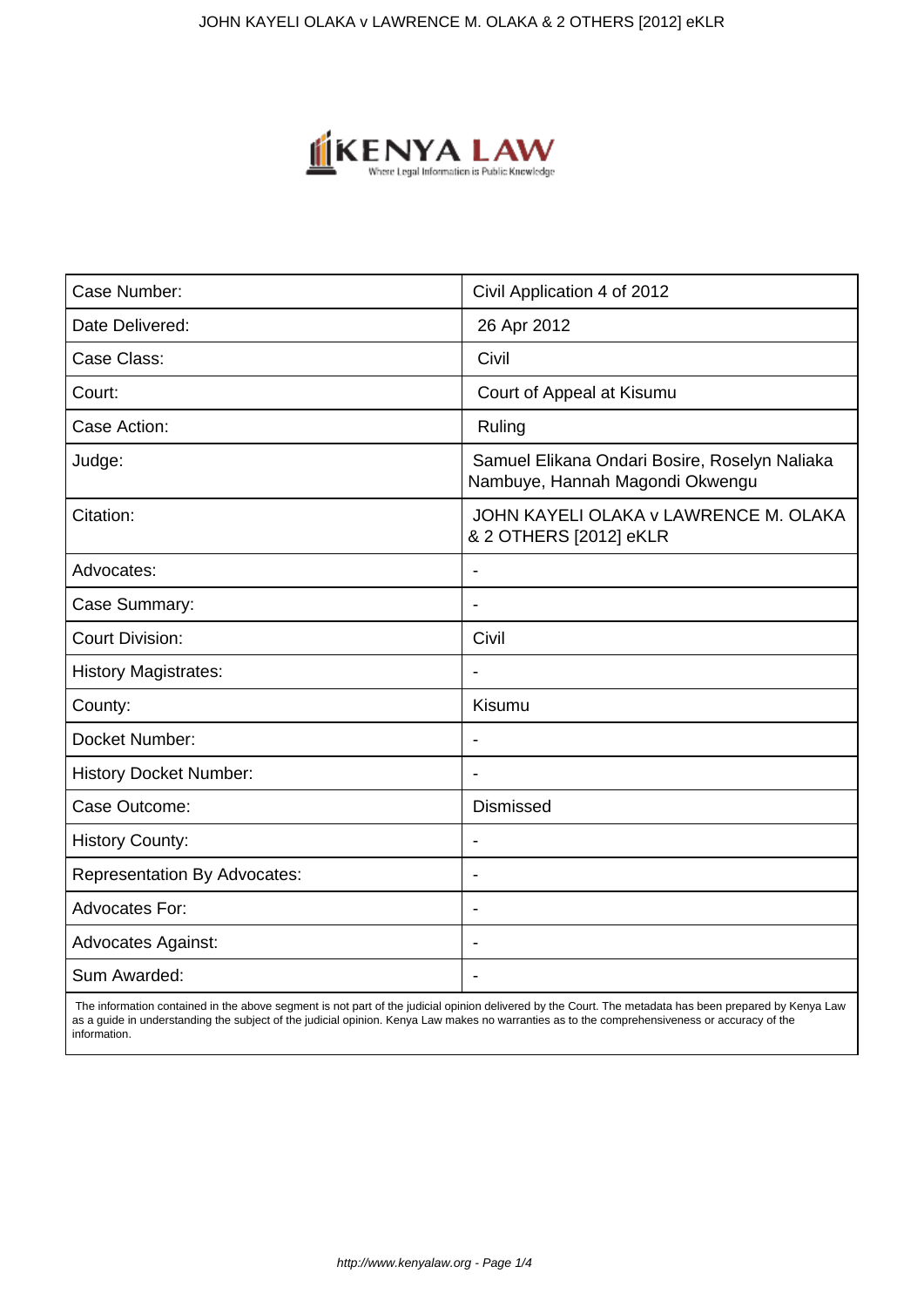## **REPUBLIC OF KENYA**

# **IN THE HIGH COURT OF KENYA**

# **AT KISUMU**

## **CIVIL APPLICATION 4 OF 2012**

**JOHN KAYELI OLAKA.............................................................................................. APPLICANT**

## **AND**

**(Being an application for stay of execution and sale of the suit property from the judgment and decree of the High Court of Kenya at Kakamega (Tanui, J) dated 15th March, 2001**

**In**

**H.C. C. C. No. 604 of 1993)**

**\*\*\*\*\*\*\*\*\*\*\*\*\*\*\*\*\*\*\*\*\*\***

# **RULING OF THE COURT**

This is an application under **rule 5 (2) (b)** of the Court of Appeal Rules. The applicant is John Kayeli Olaka, with Lawrence M. Olaka (1<sup>st</sup> respondent), National Bank of Kenya Ltd. (2<sup>nd</sup> respondent), and Girmant Auctioneers (3<sup>rd</sup> respondent), as respondents.

The applicant intends to appeal against the decision of the High Court (Tanui, J), given on 15<sup>th</sup> March, 2001 at Kakamega. We do not have a copy of the notice of appeal on record but we presume one was filed. The jurisdiction of this Court under **rule 5 (2) (b)** of the Court's rules is invoked by the filing of a notice of appeal in the High Court. On the assumption that it was filed, we will proceed to consider the applicant's motion on the merits. We have adopted that course because the applicant is an old man and he was unrepresented.

The dispute giving rise to the application before us concerns several parcels of land one of which is plot No. Bukhayo/Mundika/3050. That property along with several others were given as security to secure a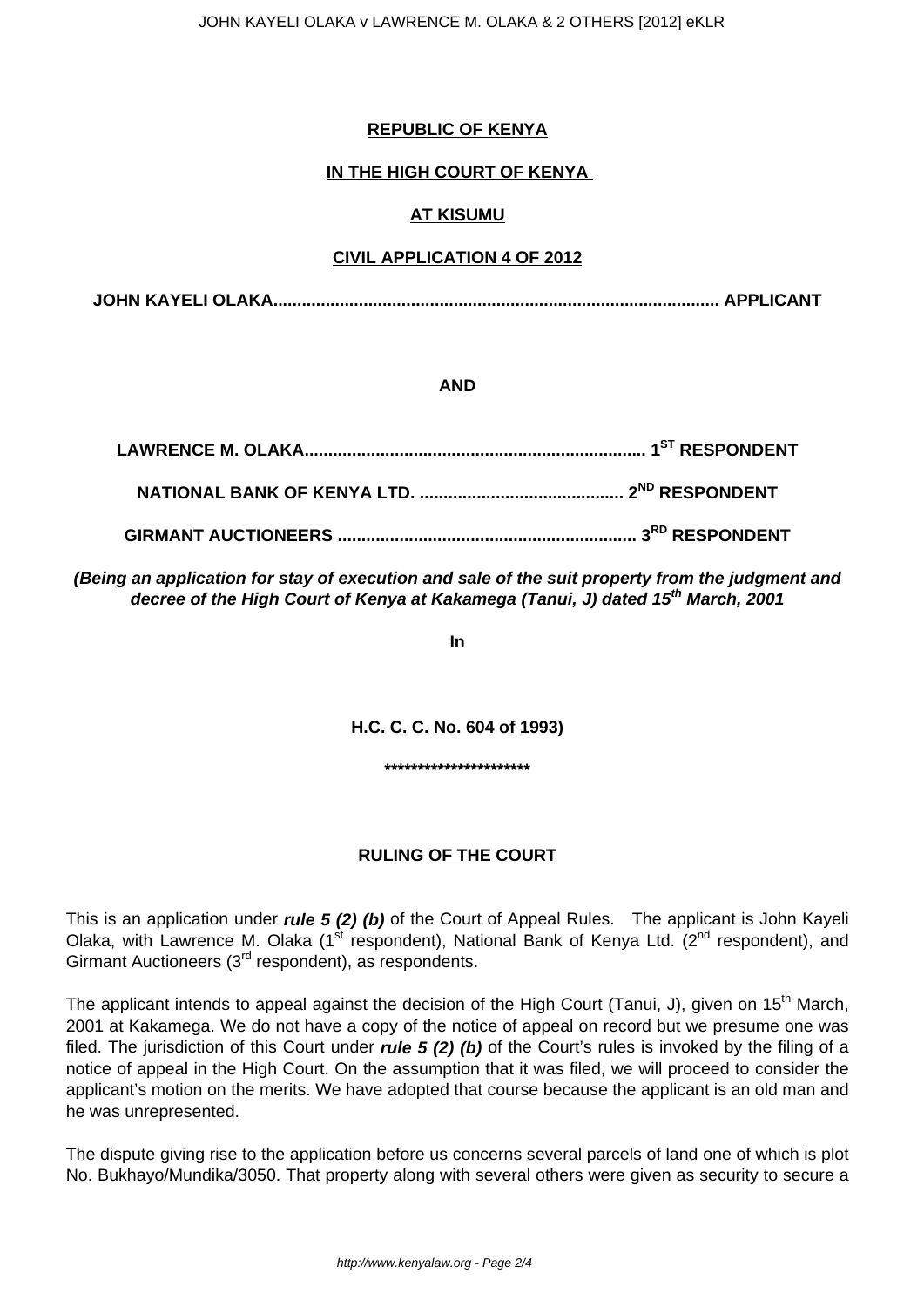loan to Lawrence M. Olaka (the 1<sup>st</sup> respondent), by the  $2^{nd}$  respondent bank. There was default in repayment of due instalments. The 2<sup>nd</sup> respondent took steps to realize the security. It would appear that the 1<sup>st</sup> respondent by way of alleged fraud, caused the register of the land to be altered by changing the name of the registered owner who was the applicant herein, to that of the 1<sup>st</sup> respondent. The applicant unsuccessfully moved the High Court for a declaration that the 1<sup>st</sup> respondent was holding the land in trust for him. His intended appeal is against that decision, given at Kakamega, in High Court Civil case No. 604 of 1993.

In a replying affidavit opposing the motion before us, the second and third respondents, have intimated that this application is **res judicata**. The applicant filed Civil Application No. 74 of 2003 before this Court, which application was heard by a different bench of this Court and on  $7<sup>th</sup>$  April, 2003, the Court gave a ruling dismissing that application. The Court after hearing submissions made before it, came to the conclusion that the applicant did not raise any arguable point and in the end the Court dismissed that application.

This application replicates that application and in effect the applicant seeks similar orders. He wants the 2<sup>nd</sup> and 3<sup>rd</sup> respondents to abstain from selling the aforesaid property which the applicant contends is slated for auction any time now. The applicant informed us that the sale was due on the day this motion came up before us for hearing. The applicant passionately urged us to order a stay pending the hearing of his appeal. The appeal, to wit Civil Appeal No. 341 of 2001, has not been heard and he pleaded that he be allowed to prosecute it before the aforesaid property could be sold. He submitted before us that he does not have anywhere to move to if the land is sold.

It was common ground that the subject property is not in the name of the applicant. It is registered in the name of the 1<sup>st</sup> respondent who is a son of the applicant. The applicant's case is that the 1<sup>st</sup> respondent fraudulently caused the land to be registered in his name. The land was originally registered in the name of the applicant.

For an applicant to succeed in an application under **rule 5 (2) (b)** above, he must show, firstly that his appeal, or intended appeal is arguable, and secondly, and in addition, that unless he is granted an injunction or stay as the case might be, the success of that appeal or intended appeal shall be rendered nugatory. In view of this Court's decision in Civil Application No. 74 of 2003, we are not in a position to help the applicant. The applicant's plea that the 1<sup>st</sup> respondent was registered as trustee was rejected by the Court. The circumstances have not changed. That being the case, we hold that this application is **res judicata** (see **section 7** of the Civil Procedure Act, **Cap 21** Laws of Kenya).

Accordingly we dismiss the application dated  $3<sup>rd</sup>$  January, 2012. We make no order as to costs.

Dated and Delivered at Kisumu this 26<sup>th</sup> day of April, 2012.

**S.E.O. BOSIRE**

**..............................................**

**JUDGE OF APPEAL**